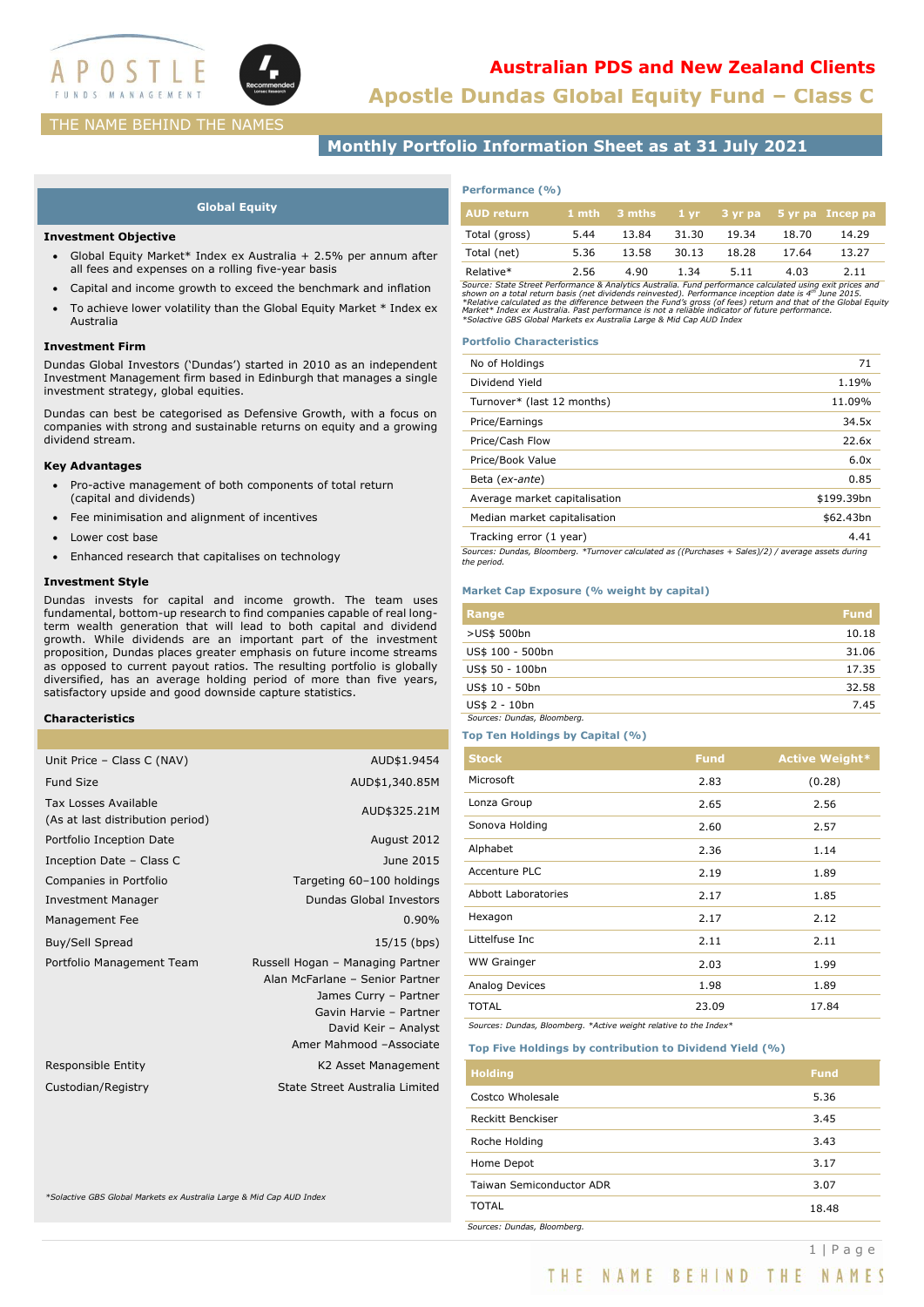

# THE NAME BEHIND THE NAMES

## **Regional Allocation (%)**

| <b>Country</b>          | <b>Fund</b> | <b>Active Weight*</b> |
|-------------------------|-------------|-----------------------|
| <b>United States</b>    | 51.00       | (7.91)                |
| Switzerland             | 9.69        | 6.73                  |
| France                  | 8.35        | 5.44                  |
| Japan                   | 5.58        | (0.32)                |
| United Kingdom          | 5.23        | 1.51                  |
| Sweden                  | 3.97        | 3.01                  |
| Denmark                 | 3.79        | 3.09                  |
| <b>Emerging Markets</b> | 2.60        | (9.37)                |
| Netherlands             | 1.67        | 0.09                  |
| Germany                 | 1.43        | (0.98)                |
| Canada                  | 1.34        | (1.65)                |
| Hong Kong               | 1.09        | 0.03                  |
| Singapore               | 1.00        | 0.72                  |
| Norway                  | 0.95        | 0.79                  |
| Spain                   | 0.92        | 0.29                  |

 *Sources: Dundas, Bloomberg. \*Active Weight relative to the Index\*.*

#### **Sector Exposure (%)**

| <b>Sector</b>                 | <b>Fund</b> | <b>Active Weight*</b> |
|-------------------------------|-------------|-----------------------|
| <b>Information Technology</b> | 31.96       | 9.26                  |
| <b>Health Care</b>            | 24.06       | 12.22                 |
| Financials                    | 9.47        | (4.06)                |
| <b>Consumer Staples</b>       | 8.53        | 1.66                  |
| Consumer Discretionary        | 7.43        | (5.07)                |
| Industrials                   | 6.58        | (3.38)                |
| <b>Materials</b>              | 5.51        | 0.78                  |
| <b>Communication Services</b> | 5.08        | (4.37)                |
| Energy                        | 0.00        | (3.17)                |
| <b>Real Estate</b>            | 0.00        | (2.57)                |
| Utilities                     | 0.00        | (2.69)                |
| Cash                          | 1.38        | (1.38)                |

*Sources: Dundas, Bloomberg. \*Active Weight relative to the Index\*.*

# **Monthly Portfolio Information Sheet as at 31 July 2021**

## **Performance and Portfolio Comment – July 2021**

#### *Market overview*

Measured by the Global Equity Market\* Ex Australia index in Australian Dollars, global equity markets rose 2.88% in July.

North America once again was the best performing region over the month, posting a return of 4.39%, meaning that is has been the best performing region for five out of the seven months of 2021. The US market delivered a return of 4.50% while Canada gained 2.31%. Following a disappointing month in June, when it was the worst performing region, Western Europe rebounded in July recording a return of 4.22%, with all major markets delivering gains including Ireland (+8.43%), Finland (+8.08%), Sweden (+7.10%) and Denmark (+7.09%). Asia Pacific was the laggard in July, falling by 3.71%, with China down 12.21%, while Japan and Taiwan returned a negligible 0.84% and 0.11%, respectively.

It was a return to form for Health Care, as it topped the returns table with a gain of 5.26% followed by I.T (+5.03%). Utilities (4.94%) and Materials (+4.78%) had a better month while Real Estate (+3.94%), Industrials (+2.89%) and Consumer Staples (+2.58%) all outperformed the broader market, continuing their positive run. Communication Services (+2.01%) and Financials (+1.66%) also stayed in positive territory. Lagging the benchmark were Consumer Discretionary (-0.16%) and most notably the worst performing sector over the month, Energy (-3.86%) which gave up some of its gains posted over the course of 2021.

#### *Performance overview*

Over the past 12 months, the Fund has delivered a total return gross of fees of 31.30% while the index gained 29.96%. For the calendar year to date, the Fund returned 22.12% against a benchmark increase of 18.79%. In July the Fund rose 5.44%, outperforming the benchmark by 2.56%.

Performance for the month was ahead of benchmark, reflecting both positive stock selection and sector allocation effects. Once again, the Fund's Health Care holdings were a significant contributor and being overweight to the sector also added to performance. Strong stock selection within I.T. and Consumer Discretionary contributed positively, as did the fact that the Fund has no exposure to Energy, which was the worst performing sector. Regionally, stock selection in Western Europe continued to boost performance, with Switzerland, France, Denmark and Sweden leading the pack while the U.K. and Spain detracted slightly. Stock selection in Asia Pacific was also positive as the portfolio's Japanese holdings performed strongly, while having no exposure to one of the worst performing markets – China – benefitted the Fund.

Of the top five stock contributors, three were Swiss-listed, the Consumer Staples stock **Lindt** (+14.87%) and two Health Care stocks, the global pharma outsourced manufacturer **Lonza** (+12.03%), and **Tecan Group** (+18.75%) which manufactures automated testing machines used in hospitals and labs. Also in the list was the Swedish measurement technology group **Hexagon** (+14.09%) which was added to the Fund in March; and the tech consulting company **Accenture** (+10.38%).

The five biggest detractors were led by the UK household products group **Reckitt Benckiser** (-11.24%), followed by three US stocks, the gaming content specialist **Activision Blizzard** (-10.51%); the tech giant **Apple** (+8.78%) due to its larger benchmark weighting, and the digital payments firm **PayPal** (-3.45%). The Spanish blood plasma provider **Grifols** (- 4.13%) rounded off the list of detractors.

#### *Dividends*

July saw another strong set of dividend announcements. Marsh McLennan, the global leader in insurance brokerage, investment & business consultancy, declared a 15.1% increase in their quarterly dividend. Their integration of Jardine Lloyd Thompson continues to go well, while premium pricing remains strong. Furthermore, the evolving sources of risk such as cyber, or the pandemic is driving demand for new policies, which plays directly to Marsh McLennan's strengths. Littelfuse announced a 10.4% dividend increase driven by demand in automotive. PPG Industries, one of the world's leading paint and coatings businesses continues to deliver on their strategy to consolidate a fragmented industry. Despite uncertainty around the pace of recovery in different parts of the world, PPG announced a 9.3% increase in the dividend, a testament to their broad portfolio of coatings businesses. Diageo announced a 5% increase in their final dividend, a good result despite disruption to some of their sales channels such as bars and restaurants. Capacity investments in recent years have placed Diageo in a good place to expand with growing profitability.

## *Portfolio changes*

There were no full sales or new investments made during July

#### **Contacts**

Apostle Funds Management Pty Limited Level 25, 259 George St Sydney NSW 2000 T +61 2 8278 9554 F +61 2 9247 9976 [www.apostlefm.com.au](http://www.apostlefm.com.au/)

K2 Asset Management Level 32 101 Collins Street Melbourne T +61 3 9691 6111 [www.k2am.com.au](http://www.k2am.com.au/)

*\*Solactive GBS Global Markets ex Australia Large & Mid Cap AUD Index*